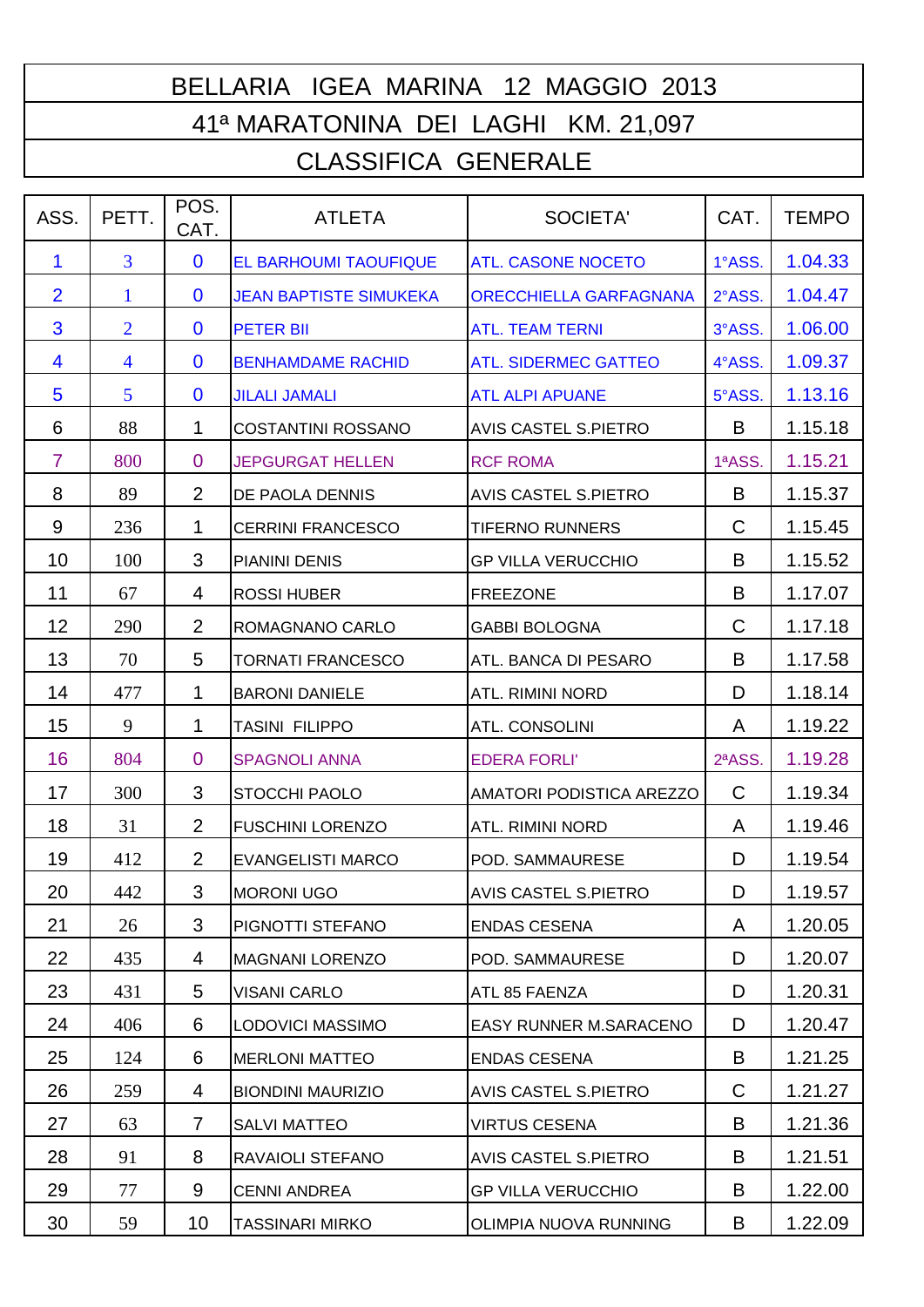| 31 | 12  | 4              | <b>BACCHIANI ENRICO</b>     | <b>AVIS URBINO</b>            | A            | 1.22.25 |
|----|-----|----------------|-----------------------------|-------------------------------|--------------|---------|
| 32 | 278 | 5              | <b>BISACCHI MAURIZIO</b>    | ATL. SIDERMEC GATTEO          | C            | 1.22.32 |
| 33 | 133 | 11             | CAPPELLI DAVIDE             | EASY RUNNER M.SARACENO        | B            | 1.22.39 |
| 34 | 18  | 5              | <b>SCIARRA NICOLO'</b>      | ASD SAN PATRIGNANO            | A            | 1.22.40 |
| 35 | 295 | 6              | <b>CASALBONI GIULIO</b>     | <b>DINAMO SPORT</b>           | $\mathsf{C}$ | 1.22.47 |
| 36 | 286 | $\overline{7}$ | <b>BRISIGOTTI STEFANO</b>   | <b>RICCIONE CORRE</b>         | $\mathsf C$  | 1.22.48 |
| 37 | 493 | $\overline{7}$ | <b>MACINA GIANLUIGI</b>     | <b>GABBI BOLOGNA</b>          | D            | 1.22.49 |
| 38 | 11  | 6              | <b>CODECASA DAVIDE</b>      | <b>AVIS URBINO</b>            | A            | 1.22.56 |
| 39 | 16  | $\overline{7}$ | ZANCHI ALBERTO              | <b>OLIMPUS S.MARINO</b>       | A            | 1.23.20 |
| 40 | 298 | 8              | <b>FOIS GIUSEPPE</b>        | AVIS CASTEL S.PIETRO          | C            | 1.23.24 |
| 41 | 407 | 8              | DEL MONTE ALBINO            | RICCIONE PODISMO              | D            | 1.23.29 |
| 42 | 211 | 9              | PIRINI FRANCESCO            | <b>VIRTUS CESENA</b>          | C            | 1.23.36 |
| 43 | 116 | 12             | <b>BERTOZZI LIVIO</b>       | <b>ARCUS RIMINI</b>           | B            | 1.23.42 |
| 44 | 62  | 13             | <b>CORGNOLI FRANCO</b>      | <b>RUNNING CLUB RIMINI</b>    | B            | 1.23.43 |
| 45 | 246 | 10             | CAUSERO PAOLO               | CAVEJA RAVENNA                | C            | 1.23.44 |
| 46 | 214 | 11             | LUCARELLI GIANLUCA          | POD. SAMMAURESE               | $\mathsf C$  | 1.23.48 |
| 47 | 310 | 12             | <b>BRAGANTI CLAUDIO</b>     | <b>TIFERNO RUNNERS</b>        | C            | 1.23.50 |
| 48 | 90  | 14             | <b>PUCCI MICHELE</b>        | AVIS CASTEL S.PIETRO          | B            | 1.23.55 |
| 49 | 309 | 13             | TOCCACELI MASSIMILIANO      | <b>GPA SAN MARINO</b>         | C            | 1.23.56 |
| 50 | 319 | 14             | <b>LUGARESI LUCA</b>        | <b>TTR</b>                    | C            | 1.23.58 |
| 51 | 208 | 15             | <b>FEDUZZI ROBERTINO</b>    | OLIMPIA NUOVA RUNNING         | $\mathsf C$  | 1.24.01 |
| 52 | 240 | 16             | <b>RONCI FABIO</b>          | <b>ATL. RIMINI NORD</b>       | $\mathsf C$  | 1.24.01 |
| 53 | 115 | 15             | <b>IAPPINI STEFANO</b>      | POLISPORTIVA TORRILE          | B            | 1.24.21 |
| 54 | 92  | 16             | ALDEGHERI DANIELE           | ASD SAN PATRIGNANO            | B            | 1.24.31 |
| 55 | 201 | 17             | <b>CARDANI ANDREA</b>       | ATL. CESENATICO               | C            | 1.24.34 |
| 56 | 303 | 18             | PICCININI FABIO             | <b>DRAGO RAVENNA</b>          | $\mathsf{C}$ | 1.24.36 |
| 57 | 118 | 17             | <b>GIULIANI LUCA</b>        | <b>TIFERNO RUNNERS</b>        | B            | 1.24.44 |
| 58 | 117 | 18             | PIEROTTI IGOR               | <b>CALCINELLI</b>             | B            | 1.24.49 |
| 59 | 207 | 19             | <b>MAZZINI MATTEO</b>       | POD. SAMMAURESE               | C            | 1.24.54 |
| 60 | 766 | $\overline{0}$ | <b>CHUBAK NADIYA</b>        | <b>AVIS CASTEL S.PIETRO</b>   | 3ªASS.       | 1.25.08 |
| 61 | 409 | 9              | <b>CRESCENTINI GIUSEPPE</b> | ATL. 75 CATTOLICA             | D            | 1.25.13 |
| 62 | 444 | 10             | PARROTTA GIUSEPPE           | <b>GPA SAN MARINO</b>         | D            | 1.25.17 |
| 63 | 212 | 20             | STARGIOTTI STEFANO          | OLIMPIA NUOVA RUNNING         | C            | 1.25.20 |
| 64 | 517 | 1              | <b>VIROLI ARALDO</b>        | POD. CESENATE                 | Е            | 1.25.23 |
| 65 | 74  | 19             | <b>SEMPRINI FABIO</b>       | <b>OLIMPIA AMATORI RIMINI</b> | B            | 1.25.37 |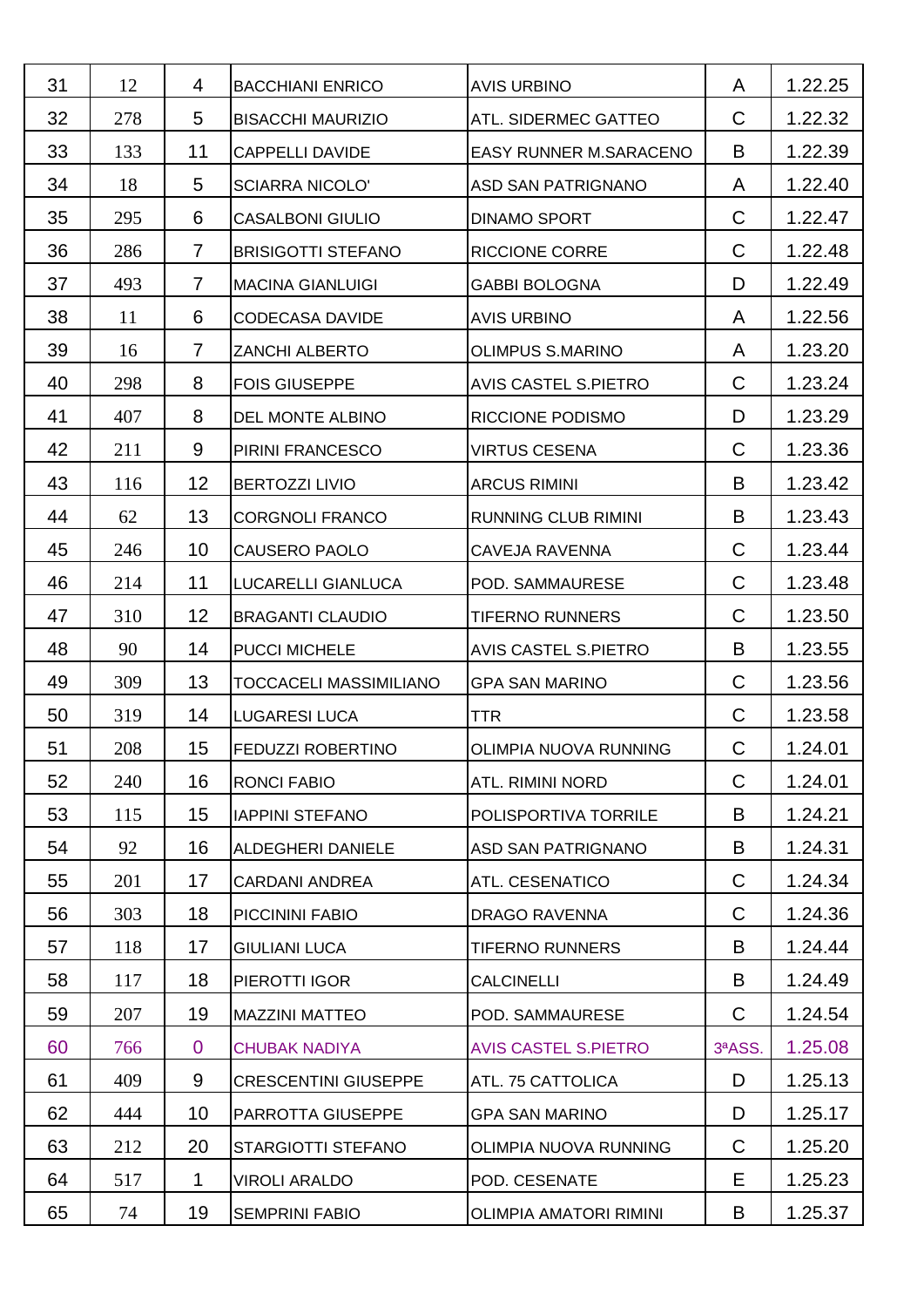| 66  | 333            | 21             | <b>FABBRI LUCIO</b>            | EASY RUNNER M.SARACENO      | C            | 1.26.03  |
|-----|----------------|----------------|--------------------------------|-----------------------------|--------------|----------|
| 67  | 283            | 22             | <b>VANNONI STEFANO</b>         | ATL. SIDERMEC GATTEO        | $\mathsf C$  | 01:26:09 |
| 68  | 288            | 23             | <b>LADISA GIORGIO</b>          | <b>SEVEN SAVIGNANO</b>      | C            | 1.26.20  |
| 69  | 280            | 24             | <b>BELLETTI ANDREA</b>         | ATL. SIDERMEC GATTEO        | C            | 1.26.27  |
| 70  | 284            | 25             | <b>ZORTEA ROBERTO</b>          | ATL. SIDERMEC GATTEO        | C            | 1.26.32  |
| 71  | 767            | $\overline{0}$ | <b>LAGHI SILVIA</b>            | <b>AVIS CASTEL S.PIETRO</b> | 4ªASS.       | 1.26.37  |
| 72  | 235            | 26             | <b>BETTI MAURO</b>             | <b>COLLE MARATHON</b>       | $\mathsf{C}$ | 1.26.39  |
| 73  | 233            | 27             | <b>MAIANI MANUEL</b>           | <b>OLIMPUS S.MARINO</b>     | C            | 1.26.40  |
| 74  | 58             | 20             | <b>GAZZOSI DIEGO</b>           | <b>MISANO PODISMO</b>       | B            | 1.26.51  |
| 75  | 113            | 21             | <b>LARUCCIA EMILIANO</b>       | <b>CLS LUSSEMBURGO</b>      | B            | 1.26.55  |
| 76  | 222            | 28             | <b>AMATI GIANLUCA</b>          | <b>GP VILLA VERUCCHIO</b>   | C            | 1.27.00  |
| 77  | 468            | 11             | <b>CORIGLIANO ANTONIO</b>      | PONTELUNGO BOLOGNA          | D            | 1.27.03  |
| 78  | $\overline{7}$ | 8              | <b>GROSSI ANDREA</b>           | ASD SAN PATRIGNANO          | A            | 1.27.05  |
| 79  | 94             | 22             | LAZZARI MASSIMILIANO           | <b>GPA SAN MARINO</b>       | B            | 1.27.06  |
| 80  | 461            | 12             | POLLINI MAURIZIO               | ATL. SIDERMEC GATTEO        | D            | 1.27.06  |
| 81  | 76             | 23             | <b>SCARDACCHI MIRCO</b>        | OLYMPIC RUNNERS LAMA        | B            | 1.27.12  |
| 82  | 227            | 29             | LIPOMA MAURIZIO                | <b>BASE RUNNING TO</b>      | C            | 1.27.15  |
| 83  | 321            | 30             | <b>NINI DAVIDE</b>             | EASY RUNNER M.SARACENO      | C            | 1.27.28  |
| 84  | 405            | 13             | <b>SAMPAOLI ITALO</b>          | EASY RUNNER M.SARACENO      | D            | 1.27.39  |
| 85  | 51             | 24             | <b>DOMINICI DANIELE</b>        | OLIMPIA NUOVA RUNNING       | B            | 1.27.43  |
| 86  | 229            | 31             | <b>BOVARONE GIORGIO</b>        | AMICI DEL CICLO BIELLA      | C            | 1.27.45  |
| 87  | 488            | 14             | PLAZZOTTA DINO                 | ATL SACMI IMOLA             | D            | 1.27.46  |
| 88  | 108            | 25             | <b>MARIOTTI MIRCO</b>          | ATL. BANCA DI PESARO        | B            | 1.27.47  |
| 89  | 65             | 26             | <b>MAZZA NERIO</b>             | OLIMPIA NUOVA RUNNING       | B            | 1.27.55  |
| 90  | 86             | 27             | <b>BIANCHETTO ANTONIO</b>      | <b>MISANO PODISMO</b>       | B            | 1.27.57  |
| 91  | 454            | 15             | <b>BELEFFI ALESSANDRO</b>      | ATL. SIDERMEC GATTEO        | D            | 1.28.35  |
| 92  | 433            | 16             | <b>BISACCIONI CARLO</b>        | OLIMPIA AMATORI RIMINI      | D            | 1.28.36  |
| 93  | 109            | 28             | <b>DERIU MAURIZIO</b>          | <b>AVIS URBINO</b>          | B            | 1.28.44  |
| 94  | 261            | 32             | FORTEBRACCI ALESSANDRO         | <b>AVIS CASTEL S.PIETRO</b> | C            | 1.28.49  |
| 95  | 263            | 33             | <b>VENTURA IVAN</b>            | AVIS CASTEL S.PIETRO        | C            | 1.28.51  |
| 96  | 257            | 34             | <b>BARONI ALBERTO</b>          | <b>RUNNING MUSCOLINE</b>    | C            | 1.28.58  |
| 97  | 401            | 17             | <b>MANFREDINI DANILO</b>       | <b>ENDAS CARICENTO</b>      | D            | 1.29.01  |
| 98  | 746            | $\overline{0}$ | <b>BORGHINI FAUSTA</b>         | <b>GPA SAN MARINO</b>       | 5ªASS.       | 1.29.01  |
| 99  | 122            | 29             | <b>MERCURIALI MASSIMILIANO</b> | POD. SAN VITTORE            | B            | 1.29.11  |
| 100 | 252            | 35             | <b>DIACCI STEFANO</b>          | PODISTICA CORREGGIO         | C            | 1.29.19  |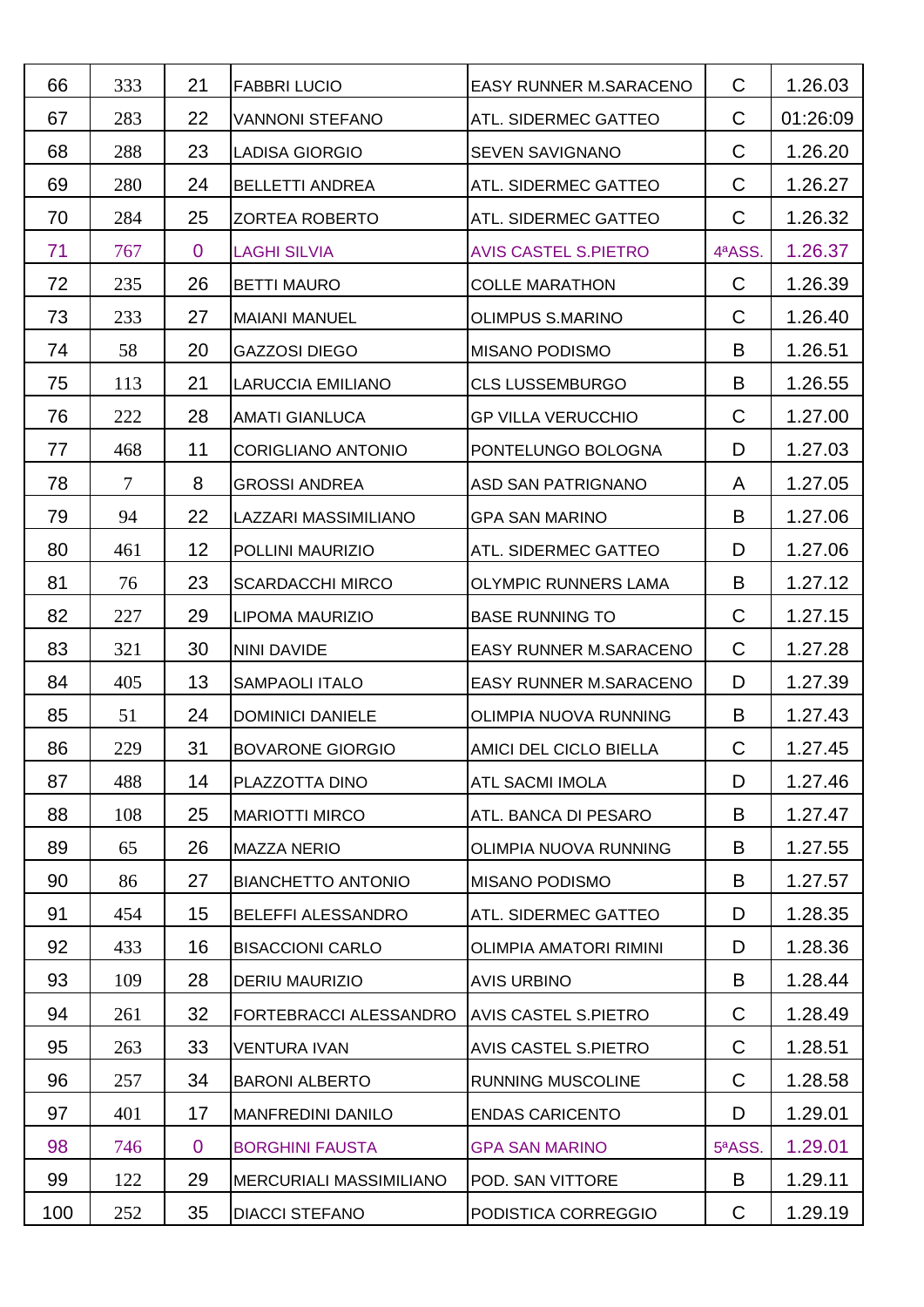| 101 | 279 | 36             | <b>BALDINI ANDREA</b>      | ATL. SIDERMEC GATTEO             | C           | 1.29.20 |
|-----|-----|----------------|----------------------------|----------------------------------|-------------|---------|
| 102 | 64  | 30             | <b>SALIGHINI CHRISTIAN</b> | OLIMPIA NUOVA RUNNING            | B           | 1.29.25 |
| 103 | 249 | 37             | <b>ZANOTTI MARCO</b>       | <b>OLIMPUS S.MARINO</b>          | C           | 1.29.40 |
| 104 | 305 | 38             | SAKHI AZEDDINE             | <b>MARATHON CITTA DI CASTELL</b> | C           | 1.29.43 |
| 105 | 329 | 39             | <b>BAGNOLI ROBERTO</b>     | RICCIONE PODISMO                 | $\mathsf C$ | 1.29.43 |
| 106 | 738 | 1              | <b>GRAFFIEDI SAMANTHA</b>  | <b>SEVEN SAVIGNANO</b>           | F           | 1.29.44 |
| 107 | 270 | 40             | <b>NUCCI GIANLUCA</b>      | AVIS SAN SEPOLCRO                | $\mathsf C$ | 1.30.34 |
| 108 | 84  | 31             | <b>ROSSI ROBERTO</b>       | <b>ENDAS CESENA</b>              | B           | 1.30.35 |
| 109 | 307 | 41             | <b>BONACCORSI STEFANO</b>  | LUCREZIA PESARO                  | C           | 1.30.36 |
| 110 | 221 | 42             | <b>ONOFRI ANDREA</b>       | <b>DINAMO SPORT</b>              | C           | 1.30.37 |
| 111 | 437 | 18             | <b>FERRETTI GIORGIO</b>    | <b>AVIS FORLÍ</b>                | D           | 1.30.41 |
| 112 | 255 | 43             | <b>CECATI GIOVANNI</b>     | <b>GS PIERALISI</b>              | C           | 1.30.43 |
| 113 | 459 | 19             | <b>GRAZIANI TERZO</b>      | ATL. SIDERMEC GATTEO             | D           | 1.30.47 |
| 114 | 436 | 20             | <b>RICIPUTI NERIO</b>      | <b>ENDAS CESENA</b>              | D           | 1.30.57 |
| 115 | 203 | 44             | DI GIULIO IVAN             | <b>GOLDEN CLUB RIMINI</b>        | C           | 1.31.13 |
| 116 | 443 | 21             | <b>SGUBBI SANZIO</b>       | AVIS CASTEL S.PIETRO             | D           | 1.31.20 |
| 117 | 247 | 45             | BERTUCCI MASSIMILIANO      | <b>ATL TORINO</b>                | C           | 1.31.24 |
| 118 | 112 | 32             | <b>VILLA FABRIZIO</b>      | <b>CERAMICHE IMOLA</b>           | B           | 1.31.25 |
| 119 | 417 | 22             | TONELLI STEFANO            | PANDA PESARO                     | D           | 1.31.28 |
| 120 | 241 | 46             | <b>MARINI VALENTINO</b>    | OLIMPIA NUOVA RUNNING            | C           | 1.31.34 |
| 121 | 441 | 23             | <b>BIANCONCINI MARCO</b>   | <b>AVIS CASTEL S.PIETRO</b>      | D           | 1.31.39 |
| 122 | 87  | 33             | <b>SEMPRINI NICOLA</b>     | <b>MISANO PODISMO</b>            | B           | 1.31.41 |
| 123 | 416 | 24             | <b>GOZZI GIORGIO</b>       | POD. SAMMAURESE                  | D           | 1.31.42 |
| 124 | 739 | $\overline{2}$ | <b>LEARDINI LUANA</b>      | <b>OLIMPUS S.MARINO</b>          | F           | 1.31.48 |
| 125 | 314 | 47             | ARIENTI MAURIZIO           | POD. SAN VITTORE                 | C           | 1.31.49 |
| 126 | 23  | 9              | <b>SGARAVATO GIOVANNI</b>  | ASD SAN PATRIGNANO               | A           | 1.31.53 |
| 127 | 102 | 34             | <b>CAMISA DAVIDE</b>       | POD. SAMMAURESE                  | B           | 1.31.54 |
| 128 | 83  | 35             | <b>GUERRA MAURIZIO</b>     | POL. MONTECCHIO                  | B           | 1.31.55 |
| 129 | 125 | 36             | <b>COLUCCI GIOVANNI</b>    | <b>UISP IMOLA</b>                | B           | 1.31.57 |
| 130 | 491 | 25             | <b>BERNARDI FABIO</b>      | <b>OLIMPUS S.MARINO</b>          | D           | 1.32.05 |
| 131 | 93  | 37             | <b>CASADEI GIACOMO</b>     | <b>GPA SAN MARINO</b>            | B           | 1.32.15 |
| 132 | 465 | 26             | DELLA BARTOLA MASSIMO      | <b>SEVEN SAVIGNANO</b>           | D           | 1.32.15 |
| 133 | 318 | 48             | BOTTESELLA MASSIMO         | <b>OLIMPIA AMATORI RIMINI</b>    | C           | 1.32.17 |
| 134 | 213 | 49             | <b>MORRI ROBERTO</b>       | <b>PADULLI</b>                   | C           | 1.32.18 |
| 135 | 216 | 50             | <b>FABBRI MASSIMO</b>      | <b>GP VILLA VERUCCHIO</b>        | C           | 1.32.19 |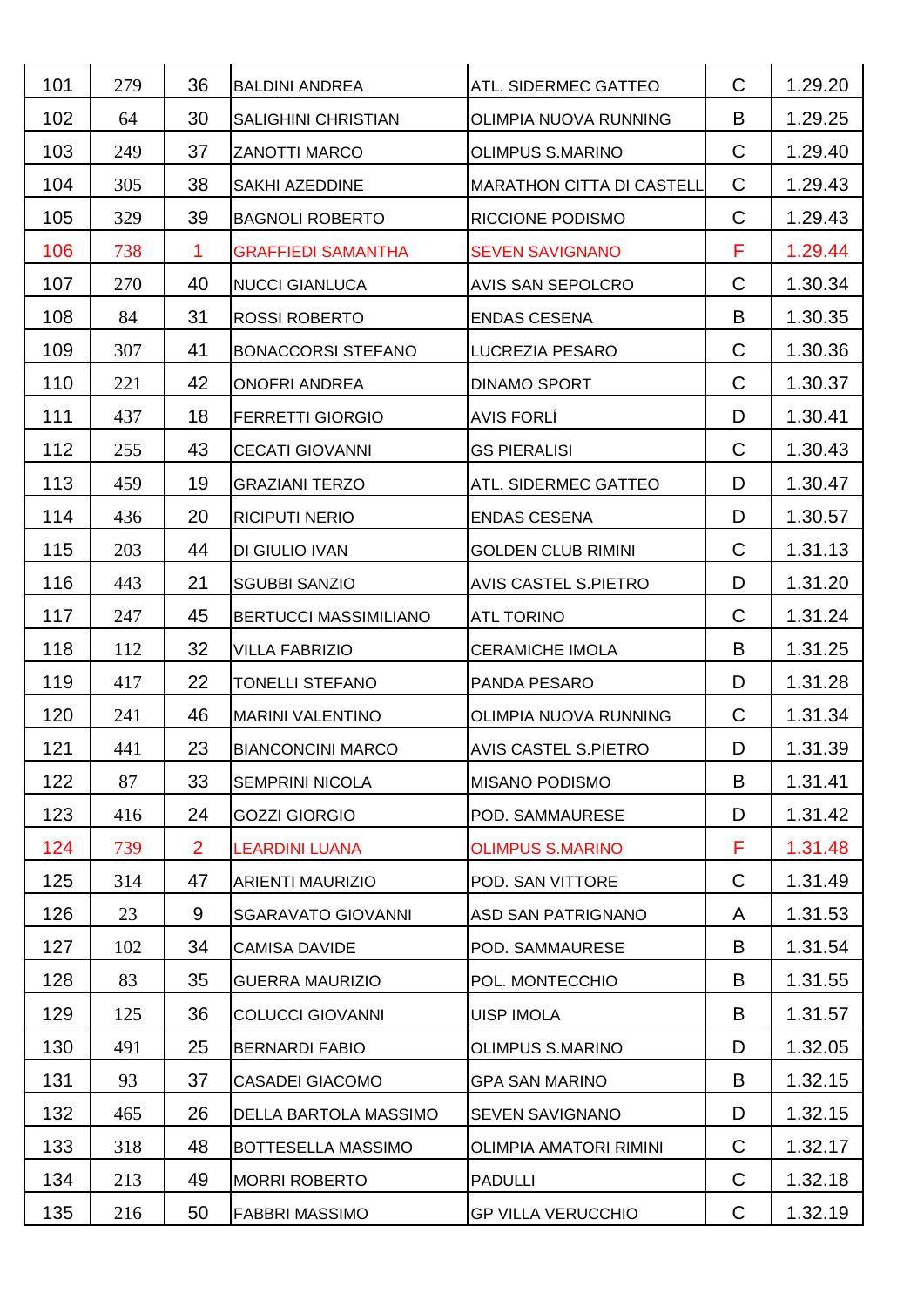| 136 | 526 | $\overline{2}$ | <b>MINI ALFIERO</b>       | RICCIONE PODISMO              | Е            | 1.32.22 |
|-----|-----|----------------|---------------------------|-------------------------------|--------------|---------|
| 137 | 272 | 51             | <b>SARTORI MASSIMO</b>    | <b>GSD ITALPOSE</b>           | $\mathsf C$  | 1.32.23 |
| 138 | 205 | 52             | <b>SUZZI CLAUDIO</b>      | OLIMPIA NUOVA RUNNING         | C            | 1.32.31 |
| 139 | 538 | 3              | <b>SINTONI LINO</b>       | <b>AVIS CASTEL S.PIETRO</b>   | Е            | 1.32.34 |
| 140 | 519 | $\overline{4}$ | <b>GIORGI LUIGINO</b>     | <b>CPN RIMINI</b>             | E            | 1.32.36 |
| 141 | 119 | 38             | VILLA FILIPPO             | <b>CERAMICHE IMOLA</b>        | B            | 1.32.38 |
| 142 | 740 | 3              | <b>LANDI ARIANNA</b>      | <b>GOLDEN CLUB RIMINI</b>     | F            | 1.32.41 |
| 143 | 121 | 39             | DADIE' MATTEO             | <b>OLIMPUS S.MARINO</b>       | B            | 1.33.08 |
| 144 | 532 | 5              | <b>GUIDAZZI MAURIZIO</b>  | <b>ENDAS CESENA</b>           | Е            | 1.33.11 |
| 145 | 273 | 53             | <b>SPERONI GIACOMO</b>    | <b>GSD ITALPOSE</b>           | $\mathsf{C}$ | 1.33.20 |
| 146 | 19  | 10             | <b>CALI JEAN MARC</b>     | ASD SAN PATRIGNANO            | A            | 1.33.21 |
| 147 | 320 | 54             | ZANESCO FABIO             | <b>TTR</b>                    | C            | 1.33.25 |
| 148 | 73  | 40             | PATERLINI ALBERTO         | <b>JOGGING TEAM PATERLINI</b> | B            | 1.33.30 |
| 149 | 80  | 41             | <b>ARMAROLI PAOLO</b>     | <b>LOLLI BOLOGNA</b>          | B            | 1.33.40 |
| 150 | 50  | 42             | <b>FABBRI OMAR</b>        | EASY RUNNER M.SARACENO        | B            | 1.33.42 |
| 151 | 457 | 27             | <b>FABBRI MAURIZIO</b>    | ATL. SIDERMEC GATTEO          | D            | 1.33.42 |
| 152 | 106 | 43             | POLVERELLI FRANCESCO      | SEVEN SAVIGNANO               | B            | 1.34.03 |
| 153 | 400 | 28             | LOMBARDI MAURIZIO         | ATL. CESENATICO               | D            | 1.34.04 |
| 154 | 311 | 55             | <b>SOLDANI MICHELE</b>    | <b>TIFERNO RUNNERS</b>        | C            | 1.34.09 |
| 155 | 220 | 56             | <b>RIGHETTI GIUSEPPE</b>  | <b>MISANO PODISMO</b>         | C            | 1.34.15 |
| 156 | 469 | 29             | <b>CONSERVA MARIO</b>     | <b>GHIRLANDINA</b>            | D            | 1.34.23 |
| 157 | 293 | 57             | AMADEI DANIELE            | <b>MISANO PODISMO</b>         | $\mathsf C$  | 1.34.25 |
| 158 | 269 | 58             | <b>CASINI ALESSANDRO</b>  | AVIS SAN SEPOLCRO             | $\mathsf C$  | 1.34.35 |
| 159 | 450 | 30             | PALMINI STEFANO           | <b>GSD ITALPOSE</b>           | D            | 1.34.39 |
| 160 | 446 | 31             | TAMAGNINI MAURIZIO        | <b>GPA SAN MARINO</b>         | D            | 1.34.45 |
| 161 | 21  | 11             | <b>BARTOLACCI MATTEO</b>  | ASD SAN PATRIGNANO            | A            | 1.34.51 |
| 162 | 79  | 44             | <b>FESTA ANTONIO</b>      | <b>ATL. RIMINI NORD</b>       | B            | 1.34.52 |
| 163 | 29  | 12             | <b>BIANCHI DANIELE</b>    | <b>MISANO PODISMO</b>         | A            | 1.34.54 |
| 164 | 53  | 45             | LUCCHI ALESSANDRO         | <b>AVIS FORLÍ</b>             | B            | 1.34.58 |
| 165 | 527 | 6              | <b>COSTA ALDO</b>         | AMICI DEL CICLO BIELLA        | Е            | 1.35.01 |
| 166 | 313 | 59             | MONTANARI ANDREA          | <b>EASY RUNNER M.SARACENO</b> | C            | 1.35.07 |
| 167 | 494 | 32             | AMBROGIANI ARNALDO        | ATL. RIMINI NORD              | D            | 1.35.16 |
| 168 | 430 | 33             | <b>BIGLIARDI MAURIZIO</b> | <b>JOGGING TEAM PATERLINI</b> | D            | 1.35.18 |
| 169 | 206 | 60             | RUSCELLI DAVIDE           | <b>MISANO PODISMO</b>         | C            | 1.35.23 |
| 170 | 516 | $\overline{7}$ | <b>BACCHIANI MAURIZIO</b> | <b>AVIS URBINO</b>            | Е            | 1.35.31 |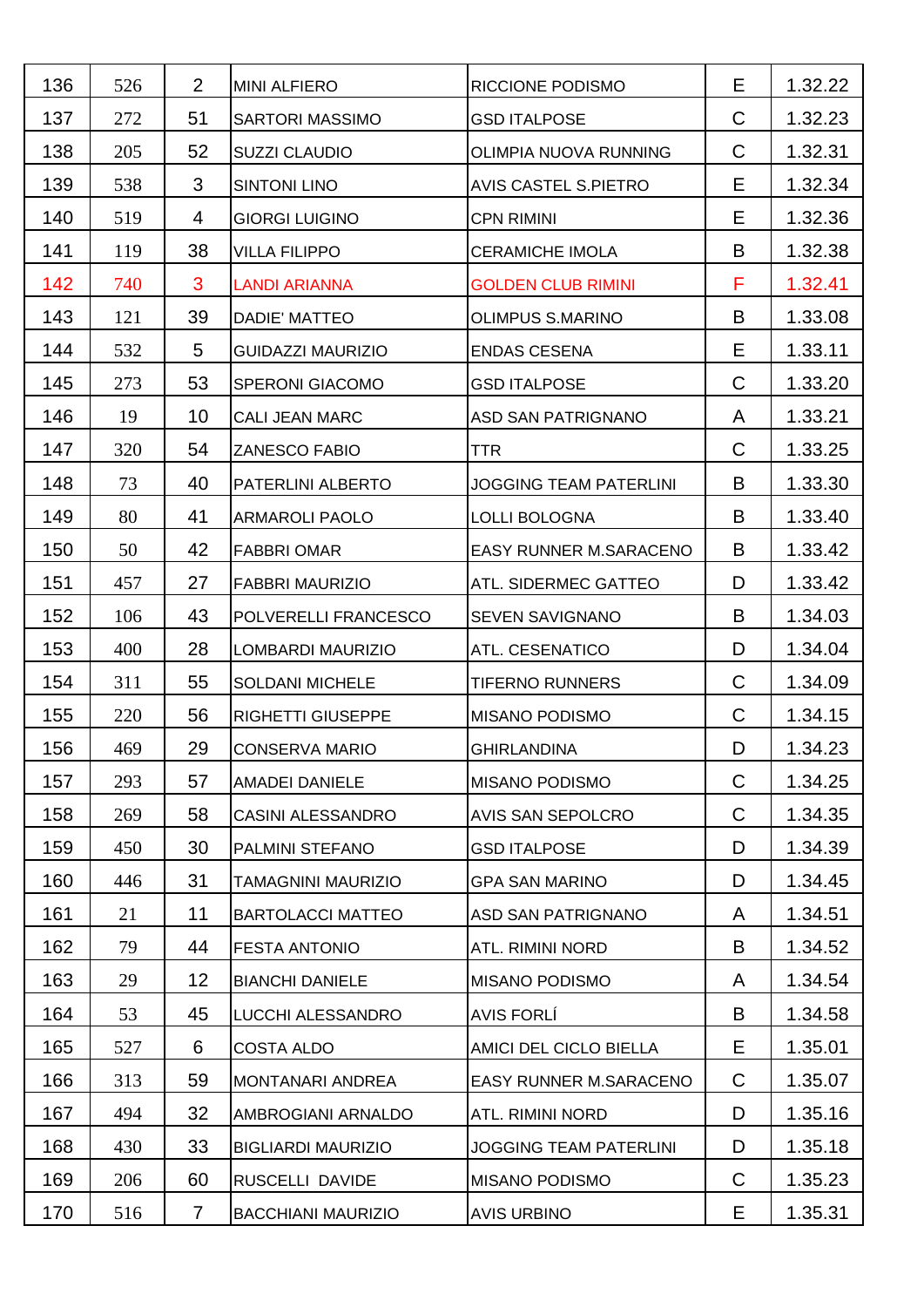| 171 | 254 | 61             | <b>BERTOZZI ARNALDO</b>    | <b>UPD SPORT CALCINELLI</b>   | C            | 1.35.40 |
|-----|-----|----------------|----------------------------|-------------------------------|--------------|---------|
| 172 | 126 | 46             | <b>BERRETTI ANDREA</b>     | <b>SANVITTORE</b>             | B            | 1.35.42 |
| 173 | 217 | 62             | <b>CINGOLANI NICOLA</b>    | <b>ASD FOLGORE</b>            | C            | 1.35.43 |
| 174 | 55  | 47             | <b>MASIA CRISTIAN</b>      | <b>MISANO PODISMO</b>         | B            | 1.35.47 |
| 175 | 107 | 48             | <b>BISCIONI PAOLO</b>      | SEVEN SAVIGNANO               | B            | 1.35.54 |
| 176 | 60  | 49             | <b>GHISELLI ALESSANDRO</b> | POD. SAMMAURESE               | B            | 1.35.56 |
| 177 | 15  | 13             | <b>CASADIO MATTEO</b>      | <b>ARCUS RIMINI</b>           | A            | 1.35.59 |
| 178 | 809 | 1              | <b>COTTINI FEDERICA</b>    | <b>ATL BRESCIA MARATHON</b>   | G            | 1.36.01 |
| 179 | 277 | 63             | <b>MONFREDINI MARIO</b>    | POD. QUINTO DE STAMPI         | C            | 1.36.17 |
| 180 | 418 | 34             | ROCCHI TONINO              | <b>EASY RUNNER M.SARACENO</b> | D            | 1.36.37 |
| 181 | 449 | 35             | <b>FERRARONI GIORGIO</b>   | <b>GSD ITALPOSE</b>           | D            | 1.36.46 |
| 182 | 331 | 64             | <b>GIARDI MAURIZIO</b>     | <b>GPA SAN MARINO</b>         | C            | 1.36.50 |
| 183 | 123 | 50             | <b>BEDDONI MARCO</b>       | <b>UISP</b>                   | B            | 1.36.54 |
| 184 | 301 | 65             | <b>VANDI STEFANO</b>       | <b>AVIS FORLÍ</b>             | C            | 1.36.57 |
| 185 | 243 | 66             | <b>VOLPE GABRIELE</b>      | OLIMPIA NUOVA RUNNING         | C            | 1.37.07 |
| 186 | 315 | 67             | <b>URBINATI SIMONE</b>     | PANDA PESARO                  | C            | 1.37.11 |
| 187 | 131 | 51             | ZIGNANI NICOLA             | OLIMPIA NUOVA RUNNING         | B            | 1.37.26 |
| 188 | 486 | 36             | <b>SERAFINI FABRIZIO</b>   | <b>GPA SAN MARINO</b>         | D            | 1.37.30 |
| 189 | 484 | 37             | <b>VERGANI MAURO</b>       | ATL 85 FAENZA                 | D            | 1.37.33 |
| 190 | 78  | 52             | <b>ALBANI LUCA</b>         | <b>OLIMPUS S.MARINO</b>       | B            | 1.37.35 |
| 191 | 563 | 8              | <b>BORGAZZI IVANO</b>      | VITTORIA SANTAGATA            | E            | 1.37.45 |
| 192 | 20  | 14             | ZANATTA JACOPO             | ASD SAN PATRIGNANO            | A            | 1.37.46 |
| 193 | 476 | 38             | <b>GARGAMELLI GIORGIO</b>  | LUCREZIA PESARO               | D            | 1.37.57 |
| 194 | 810 | $\overline{2}$ | <b>BETTINI ELISA</b>       | <b>ATLETICA MELITO</b>        | G            | 1.38.09 |
| 195 | 463 | 39             | <b>CIABATTONI GIULIANO</b> | <b>ARCUS RIMINI</b>           | D            | 1.38.12 |
| 196 | 239 | 68             | <b>SCAINI ROBERTO</b>      | ATL. TEAM TAVERNA             | $\mathsf{C}$ | 1.38.14 |
| 197 | 260 | 69             | <b>DALL'OSSO GIULIO</b>    | <b>AVIS CASTEL S.PIETRO</b>   | C            | 1.38.39 |
| 198 | 947 | 1              | <b>BERARDI EMANUELA</b>    | <b>GABBI BOLOGNA</b>          | н            | 1.38.41 |
| 199 | 297 | 70             | <b>IGNESTI FABIO</b>       | <b>MARCIATORI MUGELLO</b>     | C            | 1.38.41 |
| 200 | 271 | 71             | <b>FABBRI RICCARDO</b>     | AVIS SAN SEPOLCRO             | C            | 1.39.01 |
| 201 | 266 | 72             | <b>GIARDI FABIO</b>        | <b>GPA SAN MARINO</b>         | C            | 1.39.02 |
| 202 | 408 | 40             | <b>GIULIANELLI ENRICO</b>  | <b>MISANO PODISMO</b>         | D            | 1.39.07 |
| 203 | 304 | 73             | <b>MAZZONI GIANCARLO</b>   | <b>SEVEN SAVIGNANO</b>        | C            | 1.39.09 |
| 204 | 427 | 41             | <b>CARRELLI CAMILLO</b>    | AMICI DEL CICLO BIELLA        | D            | 1.39.11 |
| 205 | 568 | 9              | <b>BERRETTI ALFREDO</b>    | <b>MARCIATORI MUGELLO</b>     | Е            | 1.39.20 |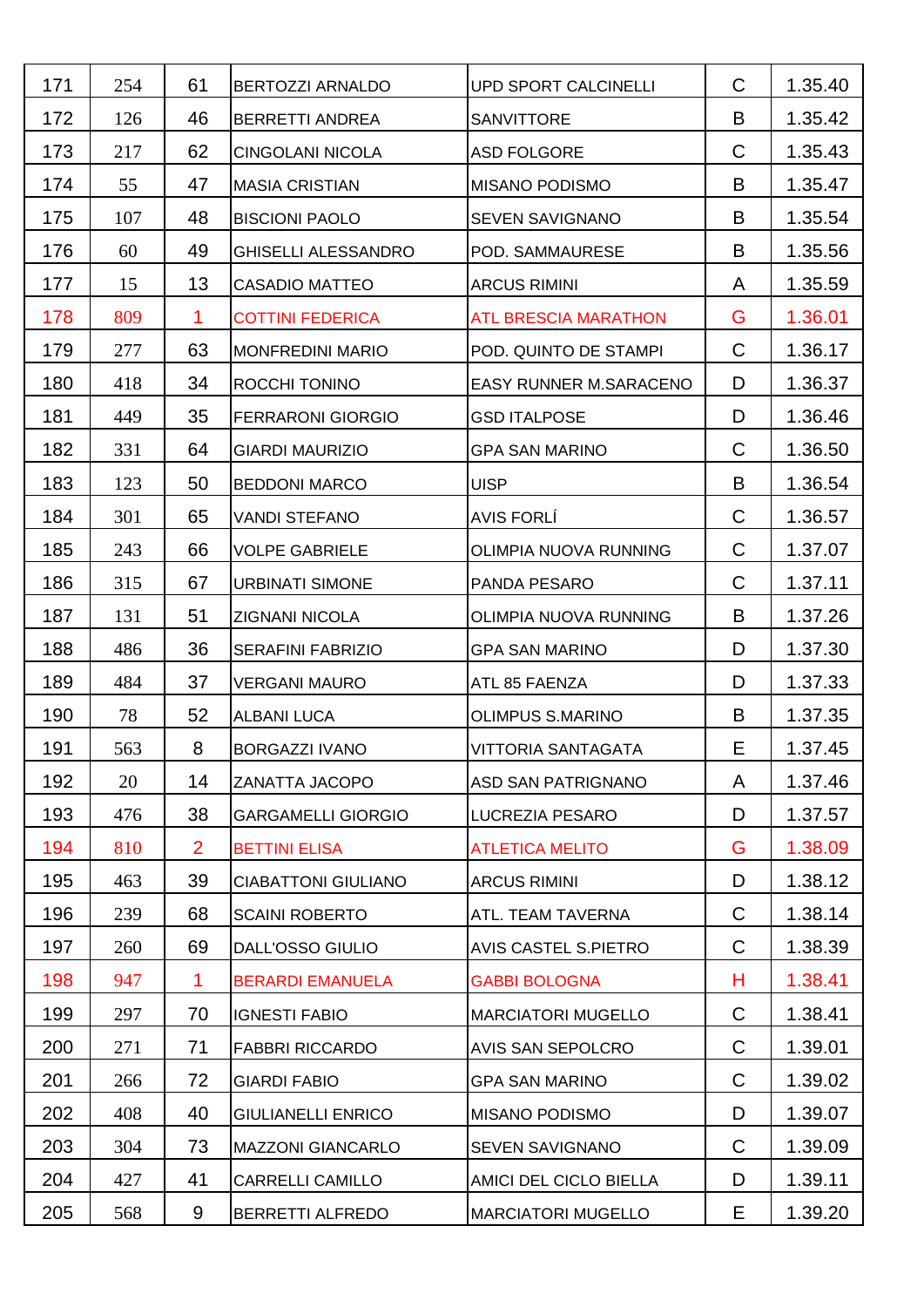| 206 | 820 | 3               | <b>COMANDUCCI MICHELA</b>  | <b>AVIS SAN SEPOLCRO</b>      | G            | 1.39.27 |
|-----|-----|-----------------|----------------------------|-------------------------------|--------------|---------|
| 207 | 268 | 74              | <b>BELLUCCI FRANCESCO</b>  | AVIS SAN SEPOLCRO             | C            | 1.39.29 |
| 208 | 81  | 53              | <b>GARBARINO GIANNI</b>    | <b>LOLLI BOLOGNA</b>          | B            | 1.39.32 |
| 209 | 28  | 15              | <b>GUALANDRA ENRICO</b>    | <b>OLIMPUS S.MARINO</b>       | A            | 1.39.38 |
| 210 | 234 | 75              | NATALINO CARLO             | <b>AVIS FORLÍ</b>             | C            | 1.39.41 |
| 211 | 462 | 42              | SPERANDIO STEFANO          | <b>CALCINELLI</b>             | D            | 1.39.58 |
| 212 | 210 | 76              | <b>TIBERTI PIERO</b>       | <b>DINAMO SPORT</b>           | C            | 1.40.00 |
| 213 | 943 | $\overline{2}$  | <b>CANARECCI ANNAMARIA</b> | <b>RICCIONE PODISMO</b>       | н            | 1.40.01 |
| 214 | 415 | 43              | <b>MORRI ANDREA</b>        | <b>ARCUS RIMINI</b>           | D            | 1.40.21 |
| 215 | 330 | 77              | <b>ARCURI IGOR</b>         | <b>HAPPY RUNNER</b>           | C            | 1.40.21 |
| 216 | 536 | 10              | FREDA VINCENZO             | <b>AVIS CASTEL S.PIETRO</b>   | E            | 1.40.57 |
| 217 | 52  | 54              | <b>LOMBARDI MATTEO</b>     | ATL. CESENATICO               | B            | 1.40.59 |
| 218 | 420 | 44              | <b>CASCIANO PIO</b>        | <b>ATL SESTINI</b>            | D            | 1.41.02 |
| 219 | 807 | $\overline{4}$  | <b>VELLATA LUCIA</b>       | <b>ATLETICA TRECATE (NO)</b>  | G            | 1.41.03 |
| 220 | 302 | 78              | <b>BISIGNANI MAURIZIO</b>  | ASD ADVS CAVEJA               | $\mathsf{C}$ | 1.41.19 |
| 221 | 264 | 79              | MAZZOLA VINCENZO           | ASD SAN PATRIGNANO            | C            | 1.41.21 |
| 222 | 8   | 16              | <b>MUCCINI EMANUELE</b>    | <b>MISANO PODISMO</b>         | A            | 1.41.41 |
| 223 | 316 | 80              | <b>MEREGALLI ENRICO</b>    | <b>ATL. RIMINI NORD</b>       | С            | 1.41.48 |
| 224 | 128 | 55              | <b>GALVANI GABRIELE</b>    | <b>MISANO PODISMO</b>         | B            | 1.42.02 |
| 225 | 466 | 45              | PRACUCCI MAURIZIO          | <b>SEVEN SAVIGNANO</b>        | D            | 1.42.07 |
| 226 | 475 | 46              | <b>MARCUCCI FEDERICO</b>   | <b>AVIS URBINO</b>            | D            | 1.42.22 |
| 227 | 429 | 47              | <b>MONTRUCOLI WILIAM</b>   | <b>JOGGING TEAM PATERLINI</b> | D            | 1.42.26 |
| 228 | 56  | 56              | <b>BAGLI ANDREA</b>        | <b>MISANO PODISMO</b>         | B            | 1.42.28 |
| 229 | 522 | 11              | DELL'AQUILA GOFFREDO       | OLIMPIA NUOVA RUNNING         | Е            | 1.42.31 |
| 230 | 483 | 48              | <b>VERATTI GIANCARLO</b>   | <b>CORRI FERRARA</b>          | D            | 1.42.33 |
| 231 | 749 | 4               | <b>CITRINITI IOLE</b>      | ATL 85 FAENZA                 | F            | 1.42.36 |
| 232 | 308 | 81              | <b>FRANZONI ANDREA</b>     | POL. ZOLA                     | C            | 1.42.37 |
| 233 | 524 | 12              | <b>MELANI UMBERTO</b>      | POD. AGLIANESE                | E            | 1.42.42 |
| 234 | 17  | 17              | <b>BAGGIO EROS</b>         | POL. ROVERETO                 | A            | 1.42.48 |
| 235 | 238 | 82              | <b>ZILIO ROBERTO</b>       | POL. CAVA FORLI'              | C            | 1.42.50 |
| 236 | 274 | 83              | SOPRANI ALBERTO            | <b>GSD ITALPOSE</b>           | C            | 1.42.54 |
| 237 | 472 | 49              | <b>CORRADINI GIULIANO</b>  | POL. CORASSORI                | D            | 1.42.58 |
| 238 | 30  | 18              | <b>GUIDI ALESSANDRO</b>    | <b>GPA SAN MARINO</b>         | A            | 1.43.02 |
| 239 | 812 | $5\phantom{.0}$ | <b>AMBROGINI ORIETTA</b>   | POD. SAMMAURESE               | G            | 1.43.05 |
| 240 | 533 | 13              | RAVAGLIA GIANCARLO         | <b>ENDAS CESENA</b>           | Е            | 1.43.35 |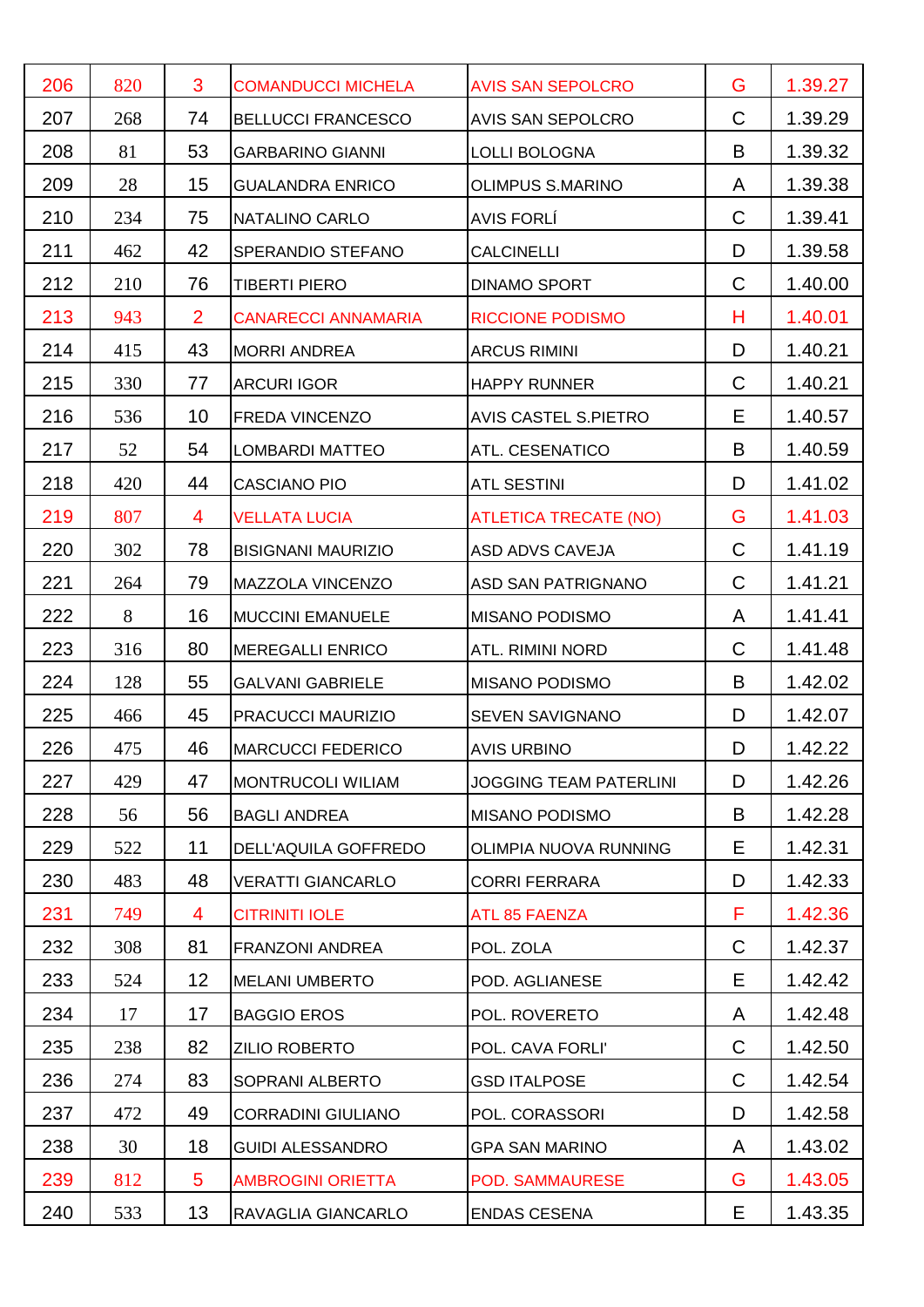| 241 | 317 | 84             | <b>FARINA DANIELE</b>     | ATL. RIMINI NORD         | $\mathsf{C}$ | 1.44.02 |
|-----|-----|----------------|---------------------------|--------------------------|--------------|---------|
| 242 | 547 | 14             | <b>PAVOLUCCI GIORGIO</b>  | ATL. SIDERMEC GATTEO     | Е            | 1.44.16 |
| 243 | 14  | 19             | <b>ROSSI LUCA</b>         | <b>OLIMPUS S.MARINO</b>  | A            | 1.44.27 |
| 244 | 228 | 85             | <b>AGHILAR DAVIDE</b>     | <b>BASE RUNNING TO</b>   | C            | 1.44.32 |
| 245 | 492 | 50             | <b>CLERICI MAURIZIO</b>   | <b>ATL. RIMINI NORD</b>  | D            | 1.44.32 |
| 246 | 471 | 51             | <b>CASARINI VANNI</b>     | POL. CORASSORI           | D            | 1.44.33 |
| 247 | 467 | 52             | DE COL ITALO              | ATL. SIDERMEC GATTEO     | D            | 1.44.39 |
| 248 | 850 | 6              | <b>MINGHETTI MARIA</b>    | <b>AVIS SAN SEPOLCRO</b> | G            | 1.44.42 |
| 249 | 426 | 53             | <b>ZAGO ROBERTO</b>       | AMICI DEL CICLO BIELLA   | D            | 1.44.43 |
| 250 | 282 | 86             | <b>MAGNANI GABRIELE</b>   | ATL. SIDERMEC GATTEO     | C            | 1.44.44 |
| 251 | 75  | 57             | <b>TREBBI BRUNO</b>       | MONTE SAN PIETRO         | B            | 1.44.50 |
| 252 | 496 | 54             | <b>GUIDI GIULIANO</b>     | <b>GPA SAN MARINO</b>    | D            | 1.44.53 |
| 253 | 326 | 87             | <b>VANNUCCI ARMANDO</b>   | <b>CUS PARMA</b>         | C            | 1.44.57 |
| 254 | 567 | 15             | CAVALLO CARLO             | POL. PORTA SARAGOZZA     | Е            | 1.45.08 |
| 255 | 490 | 55             | DI GIUSEPPE MICHELE       | ATL. RIMINI NORD         | D            | 1.45.10 |
| 256 | 111 | 58             | DI SANTO ROBERTO          | <b>RUNNERS DESIO</b>     | B            | 1.45.38 |
| 257 | 72  | 59             | <b>BIGOTTO MAURO</b>      | <b>ARCUS RIMINI</b>      | B            | 1.45.48 |
| 258 | 410 | 56             | <b>MUGGINI GABRIELE</b>   | OLIMPIA NUOVA RUNNING    | D            | 1.45.51 |
| 259 | 245 | 88             | <b>MAGRINI JURI</b>       | <b>PADULLI</b>           | C            | 1.45.53 |
| 260 | 328 | 89             | POZZI MAURO               | ATL. RIMINI NORD         | C            | 1.46.01 |
| 261 | 291 | 90             | <b>GHISELLI LORENZO</b>   | <b>AVIS URBINO</b>       | $\mathsf C$  | 1.46.23 |
| 262 | 570 | 16             | <b>SBORO ALFREDO</b>      | <b>ATL. RIMINI NORD</b>  | Е            | 1.46.27 |
| 263 | 332 | 91             | <b>GIANNETTI MAURO</b>    | ATL. RIMINI NORD         | $\mathsf C$  | 1.46.33 |
| 264 | 325 | 92             | <b>DELICATI MARCO</b>     | RUNNING COMACCHIO        | C            | 1.46.47 |
| 265 | 403 | 57             | ROSA MAURIZIO             | RICCIONE PODISMO         | D            | 1.46.50 |
| 266 | 815 | $\overline{7}$ | <b>BUCCI FRISTAD MONA</b> | <b>GPA SAN MARINO</b>    | G            | 1.47.14 |
| 267 | 460 | 58             | PLACUCCI FRANCO           | ATL. SIDERMEC GATTEO     | D            | 1.47.26 |
| 268 | 225 | 93             | <b>VEZZANI MILCO</b>      | PODISMO FABBRICO         | C            | 1.47.29 |
| 269 | 324 | 94             | TONARELLI ANDREA          | <b>MONTECCHIO</b>        | C            | 1.47.32 |
| 270 | 458 | 59             | <b>GALASSI GIOVANNI</b>   | ATL. SIDERMEC GATTEO     | D            | 1.47.37 |
| 271 | 451 | 60             | <b>CHIESA CLAUDIO</b>     | <b>GSD ITALPOSE</b>      | D            | 1.47.47 |
| 272 | 230 | 95             | <b>LUCARELLI CRISTIAN</b> | ATL. TEAM TAVERNA        | $\mathsf C$  | 1.47.49 |
| 273 | 525 | 17             | LUPPI ANSELMO             | <b>UISP MODENA</b>       | Е            | 1.48.00 |
| 274 | 287 | 96             | PASCUCCI PAOLO            | SEVEN SAVIGNANO          | C            | 1.48.05 |
| 275 | 200 | 97             | <b>VALENTI FABRIZIO</b>   | <b>ARCUS RIMINI</b>      | C            | 1.48.06 |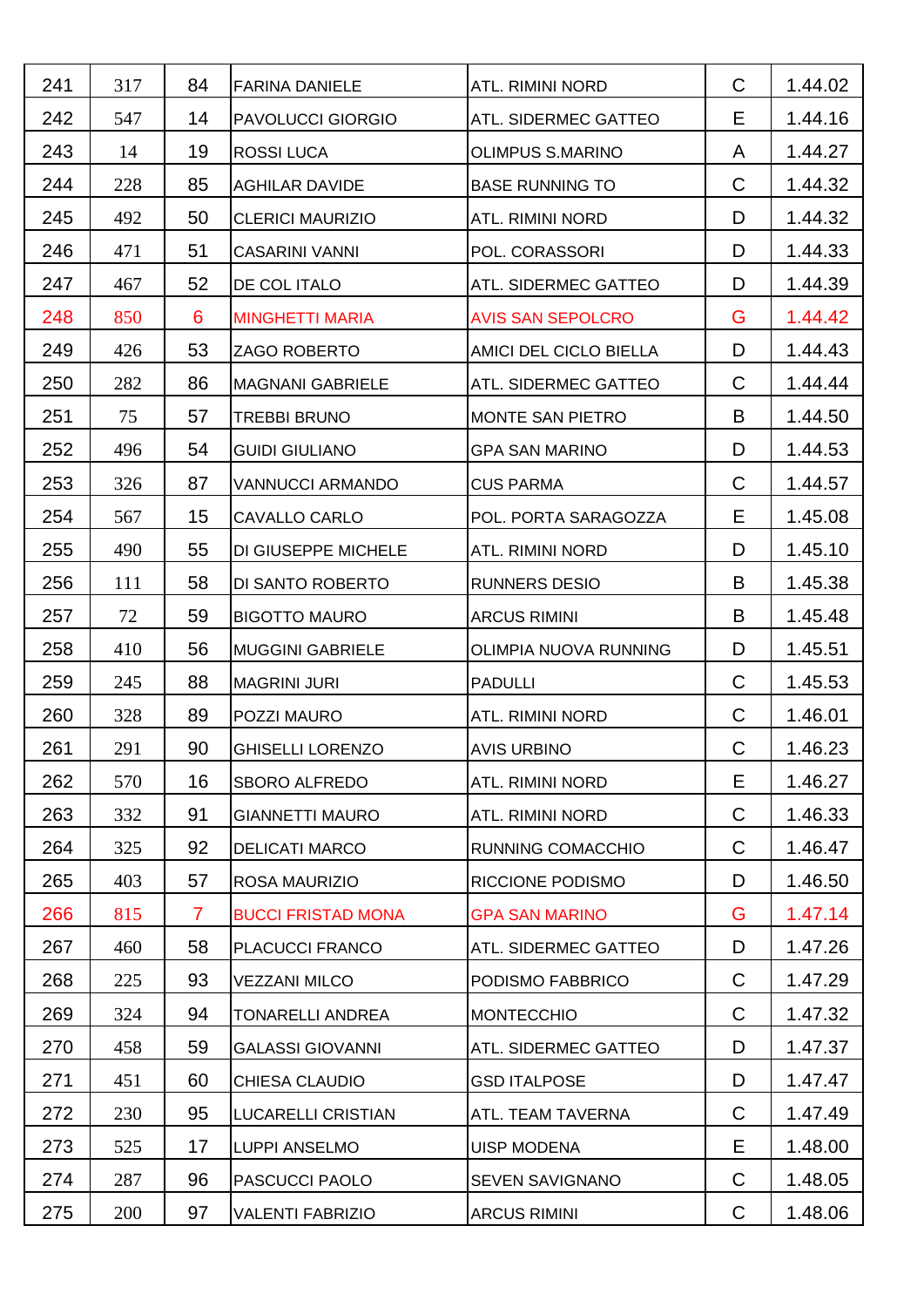| 276 | 971 | 3           | <b>FERRARINI GIOVANNA</b>  | <b>BIPEDI PIACENZA</b>       | н           | 1.48.11 |
|-----|-----|-------------|----------------------------|------------------------------|-------------|---------|
| 277 | 25  | 20          | <b>DOBORI NICHOLAS</b>     | ATL. SIDERMEC GATTEO         | A           | 1.48.14 |
| 278 | 566 | 18          | <b>MANCINI PIERPAOLO</b>   | <b>AVIS URBINO</b>           | Е           | 1.48.15 |
| 279 | 103 | 60          | PECA ALESSANDRO            | <b>ASD PODISTI ROMA</b>      | B           | 1.48.19 |
| 280 | 22  | 21          | <b>BARTOLETTI BERNARDO</b> | ASD SAN PATRIGNANO           | A           | 1.48.21 |
| 281 | 565 | 19          | <b>GOZZI PAOLO</b>         | SEVEN SAVIGNANO              | Е           | 1.48.28 |
| 282 | 489 | 61          | DALL' ACQUA PAOLO          | <b>ATL. RIMINI NORD</b>      | D           | 1.48.31 |
| 283 | 482 | 62          | <b>FEDERZONI GIORGIO</b>   | <b>SAN DONNINO</b>           | D           | 1.48.43 |
| 284 | 848 | 8           | <b>GILI ROBERTA</b>        | <b>ATL. RIMINI NORD</b>      | G           | 1.48.44 |
| 285 | 464 | 63          | <b>RICCI MARIO</b>         | SEVEN SAVIGNANO              | D           | 1.48.53 |
| 286 | 999 | 4           | <b>PAZZAGLINI MARINA</b>   | <b>GOLDEN CLUB RIMINI</b>    | н           | 1.49.01 |
| 287 | 66  | 61          | <b>BERTI DANIELE</b>       | <b>GPA SAN MARINO</b>        | B           | 1.49.06 |
| 288 | 529 | 20          | <b>COLOMBARINI RINO</b>    | <b>MONTE SAN PIETRO</b>      | Е           | 1.49.10 |
| 289 | 95  | 62          | <b>SARTI FILIPPO</b>       | <b>GPA SAN MARINO</b>        | B           | 1.49.12 |
| 290 | 96  | 63          | <b>BORIOSI MASSIMO</b>     | AVIS SAN SEPOLCRO            | B           | 1.49.14 |
| 291 | 292 | 98          | PEPE ANTONIO               | <b>MISANO PODISMO</b>        | C           | 1.49.14 |
| 292 | 226 | 99          | PAOLINELLI ALBERTO         | <b>ATLETICA MELITO</b>       | C           | 1.49.15 |
| 293 | 540 | 21          | <b>CASETTA GIOVANNI</b>    | <b>GPA SAN MARINO</b>        | Е           | 1.49.15 |
| 294 | 61  | 64          | <b>MONTANARO CRISTIAN</b>  | ATL. TEAM TAVERNA            | B           | 1.49.48 |
| 295 | 114 | 65          | <b>ULISSI MATTEO</b>       | UISP IESI                    | B           | 1.49.49 |
| 296 | 977 | 5           | <b>RONCHI PATRIZIA</b>     | <b>OLIMPIA NUOVA RUNNING</b> | н           | 1.49.54 |
| 297 | 743 | $5^{\circ}$ | <b>ROSA DELIA</b>          | <b>OLIMPIA NUOVA RUNNING</b> | F           | 1.49.59 |
| 298 | 251 | 100         | <b>BIANCHI GIOVANNI</b>    | OLIMPIA NUOVA RUNNING        | $\mathsf C$ | 1.50.07 |
| 299 | 248 | 101         | <b>CALDARA SERGIO</b>      | <b>EDERA FORLI'</b>          | C           | 1.50.08 |
| 300 | 82  | 66          | LICCARDI ANTONIO           | AVIS CASTELBOLOGNESE         | B           | 1.50.09 |
| 301 | 413 | 64          | PALMIERI MARINO            | <b>GPA SAN MARINO</b>        | D           | 1.50.09 |
| 302 | 560 | 22          | <b>MALAVASI LUCIANO</b>    | <b>GHIRLANDINA</b>           | Е           | 1.50.21 |
| 303 | 949 | 6           | <b>FABBRI MARIA</b>        | <b>GPA SAN MARINO</b>        | н           | 1.50.36 |
| 304 | 500 | 23          | <b>ALUIGI EMO</b>          | LUCREZIA PESARO              | Е           | 1.50.38 |
| 305 | 440 | 65          | <b>MENCI MASSIMO</b>       | ATL. BANCA DI PESARO         | D           | 1.50.55 |
| 306 | 323 | 102         | <b>RIGHI MASSIMO</b>       | ATL. BANCA DI PESARO         | C           | 1.51.10 |
| 307 | 480 | 66          | <b>GIOVANNINI STEFANO</b>  | <b>UISP</b>                  | D           | 1.51.10 |
| 308 | 130 | 67          | PIETROFORTE GIANFRANCO     | <b>UISP</b>                  | B           | 1.51.17 |
| 309 | 276 | 103         | <b>FIORI SIMONE</b>        | POD. QUINTO DE STAMPI        | C           | 1.51.27 |
| 310 | 129 | 68          | <b>GIORGIONE PASQUALE</b>  | <b>MISANO PODISMO</b>        | B           | 1.51.38 |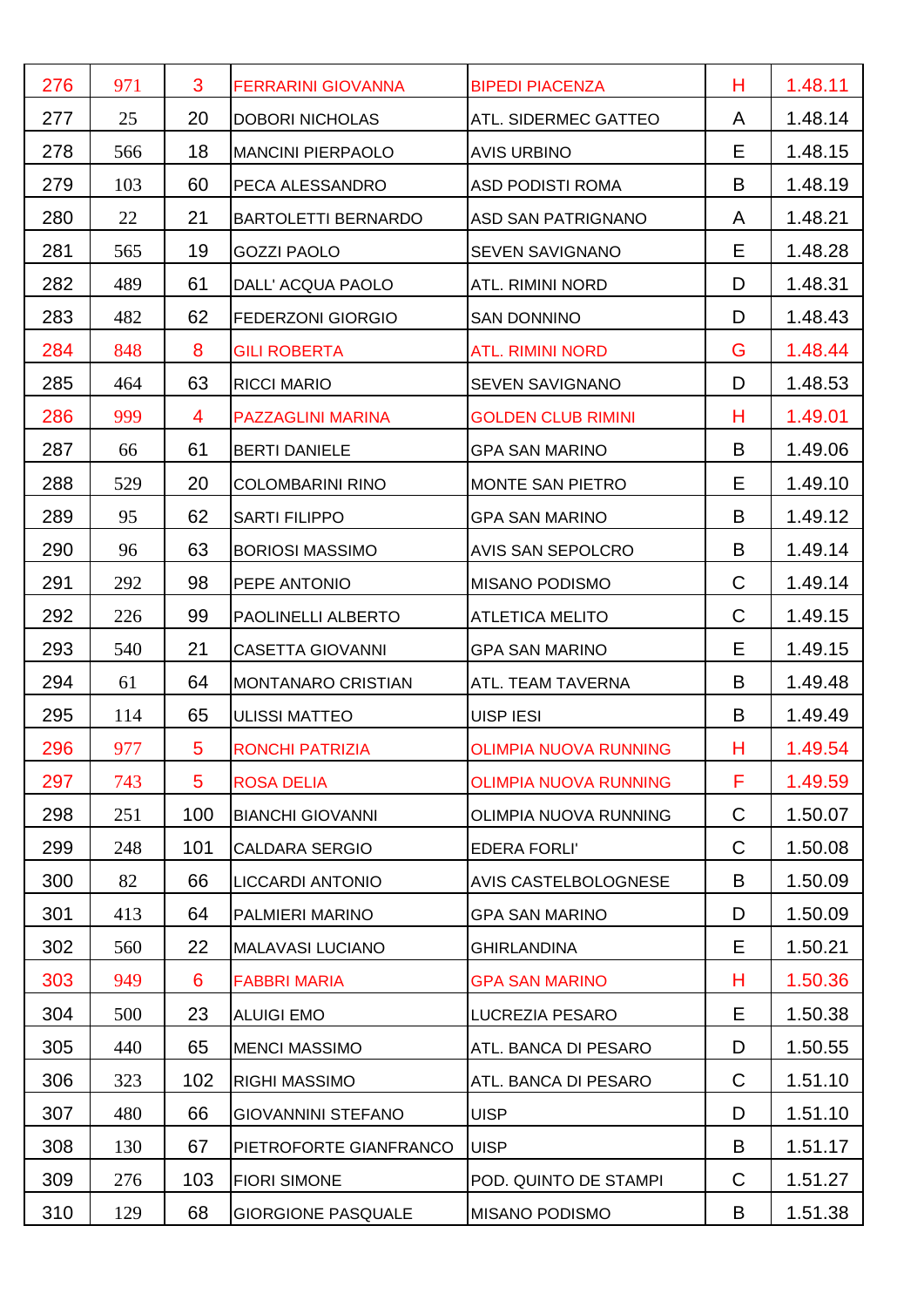| 311 | 428 | 67              | PELLIZZARDI MASSIMO         | <b>JOGGING TEAM PATERLINI</b> | D            | 1.51.41 |
|-----|-----|-----------------|-----------------------------|-------------------------------|--------------|---------|
| 312 | 104 | 69              | DI PIERRO IVAN              | <b>ASD PODISTI ROMA</b>       | B            | 1.51.45 |
| 313 | 828 | 9               | <b>MARINA CRISTINA</b>      | <b>GSD ITALPOSE</b>           | G            | 1.52.01 |
| 314 | 805 | 10              | <b>BRANCATI FRANCESCA</b>   | <b>AVIS URBINO</b>            | G            | 1.52.03 |
| 315 | 448 | 68              | <b>MARANI LUIGI</b>         | <b>GSD ITALPOSE</b>           | D            | 1.52.10 |
| 316 | 559 | 24              | <b>FORMISANO CARMINE</b>    | ATL. SIDERMEC GATTEO          | Е            | 1.52.15 |
| 317 | 322 | 104             | <b>SALSI ENZO</b>           | ROAD RUNNER CLUB MI           | $\mathsf{C}$ | 1.52.36 |
| 318 | 745 | 6               | <b>ROSSI LAURA</b>          | <b>CODOGNO LO</b>             | F            | 1.52.37 |
| 319 | 824 | 11              | <b>BERTOZZI ROMINA</b>      | <b>AVIS CASTEL S.PIETRO</b>   | G            | 1.52.40 |
| 320 | 742 | $\overline{7}$  | <b>DONATI ELENA</b>         | <b>GOLDEN CLUB RIMINI</b>     | F            | 1.52.46 |
| 321 | 127 | 70              | <b>MUCCINI MARCO</b>        | <b>ARCUS RIMINI</b>           | B            | 1.52.52 |
| 322 | 68  | 71              | SPADARO GIANLUCA            | <b>MDS SASSUOLO</b>           | B            | 1.52.54 |
| 323 | 455 | 69              | <b>DOBORI GIORGIO</b>       | ATL. SIDERMEC GATTEO          | D            | 1.52.57 |
| 324 | 219 | 105             | CIOPPI STEFANO              | ATL. BANCA DI PESARO          | C            | 1.53.04 |
| 325 | 548 | 25              | <b>CAMPEDELLI GUIDO</b>     | <b>SEVEN SAVIGNANO</b>        | E            | 1.53.07 |
| 326 | 85  | 72              | <b>MAGRI' STEFANO</b>       | <b>UISP MI</b>                | B            | 1.53.30 |
| 327 | 411 | 70              | <b>LEONARDI LORENZO</b>     | LUCREZIA PESARO               | D            | 1.53.34 |
| 328 | 404 | 71              | <b>MAZZOCCHI STEFANO</b>    | <b>ARCUS RIMINI</b>           | D            | 1.53.53 |
| 329 | 105 | 73              | <b>ZAMAGNI LUCA</b>         | <b>SEVEN SAVIGNANO</b>        | B            | 1.54.23 |
| 330 | 544 | 26              | <b>PINTO LUIGI</b>          | POD. QUINTO DE STAMPI         | Е            | 1.54.44 |
| 331 | 479 | 72              | <b>DI TUCCIO RAFFAELE</b>   | <b>ENDAS CESENA</b>           | D            | 1.54.53 |
| 332 | 110 | 74              | <b>MAZZANTI MARCO</b>       | <b>UISP BOLOGNA</b>           | B            | 1.54.57 |
| 333 | 327 | 106             | <b>BOTTAZZI MAURO</b>       | ATL. RIMINI NORD              | C            | 1.55.28 |
| 334 | 549 | 27              | PELLEGRINI ALESSANDRO       | <b>DLF RIMINI</b>             | Е            | 1.55.58 |
| 335 | 432 | 73              | <b>BOARI MARZIO</b>         | <b>PADULLI</b>                | D            | 1.56.02 |
| 336 | 265 | 107             | <b>BENEDETTINI LUIGI</b>    | <b>GPA SAN MARINO</b>         | $\mathsf C$  | 1.56.21 |
| 337 | 535 | 28              | CAVINA ANSELMO              | <b>AVIS CASTEL S.PIETRO</b>   | Е            | 1.56.27 |
| 338 | 453 | 74              | MONTEROSSO FRANCESCO        | POD. QUINTO DE STAMPI         | D            | 1.56.44 |
| 339 | 980 | $\overline{7}$  | <b>TRANTASO ANNA CINZIA</b> | <b>ATL. RIMINI NORD</b>       | н            | 1.56.45 |
| 340 | 537 | 29              | <b>MELONE ANTONIO</b>       | AVIS CASTEL S.PIETRO          | Е            | 1.56.46 |
| 341 | 748 | 8               | <b>MISIC MORANA</b>         | <b>ASD SAN PATRIGNANO</b>     | F            | 1.57.04 |
| 342 | 816 | 12 <sub>2</sub> | <b>MARCONI MELANIA</b>      | <b>GPA SAN MARINO</b>         | G            | 1.57.05 |
| 343 | 520 | 30              | SANTUCCI SILVANO            | OLIMPIA NUOVA RUNNING         | Е            | 1.57.15 |
| 344 | 447 | 75              | PACINI MAURO                | AVIS SAN SEPOLCRO             | D            | 1.57.19 |
| 345 | 539 | 31              | <b>BARULLI LIBERO</b>       | <b>GPA SAN MARINO</b>         | Е            | 1.57.31 |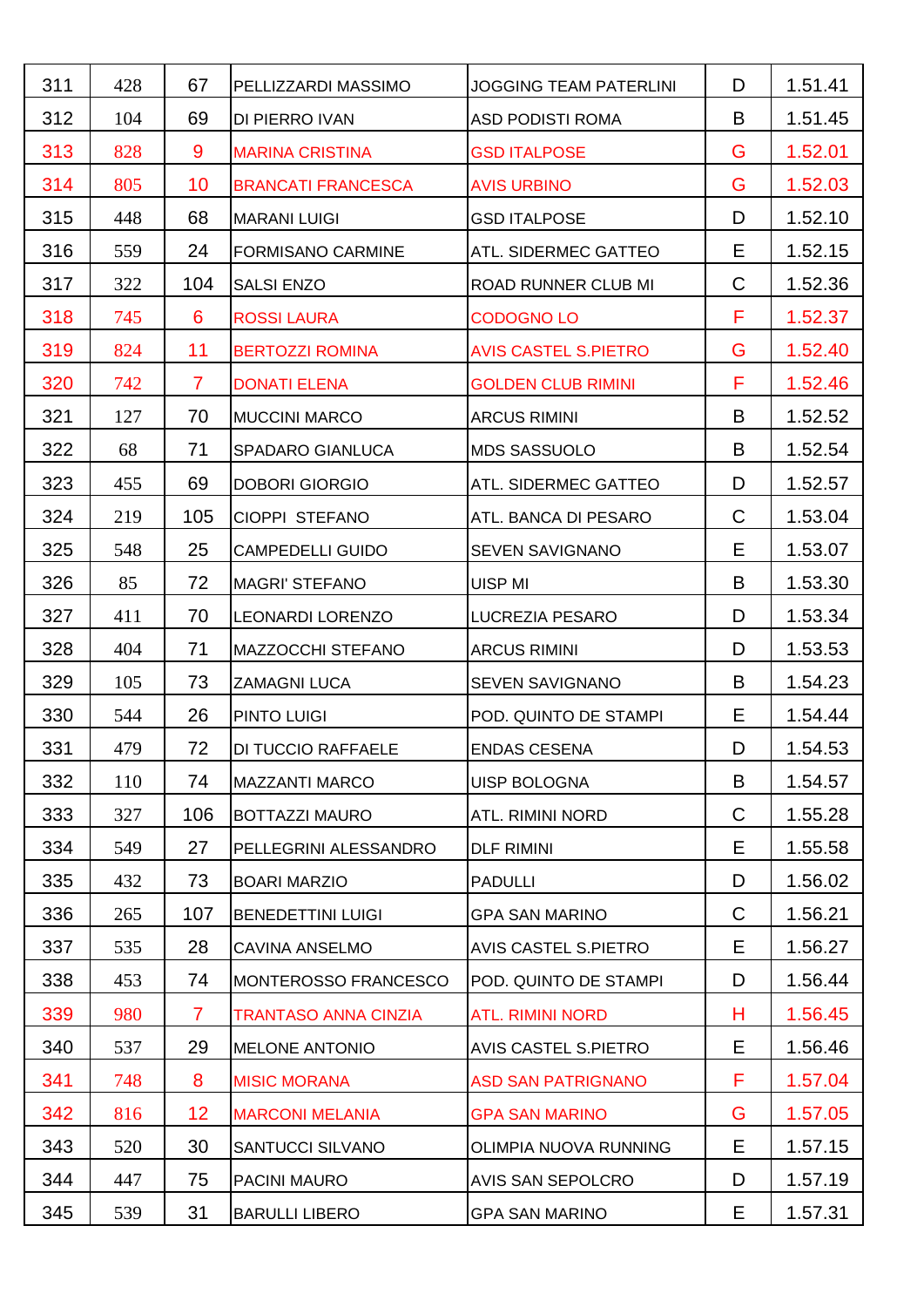| 346 | 976 | 8   | <b>DOLCI LOREDANA</b>       | <b>QUARTIERE 6 RIMINI</b>        | н | 1.57.39 |
|-----|-----|-----|-----------------------------|----------------------------------|---|---------|
| 347 | 528 | 32  | <b>RIGHINO PIERO</b>        | AMICI DEL CICLO BIELLA           | Е | 1.57.52 |
| 348 | 487 | 76  | <b>SALVATORI PAOLO</b>      | <b>CERAMICHE IMOLA</b>           | D | 1.57.54 |
| 349 | 973 | 9   | <b>BOTTONI ELVIRA</b>       | <b>AMICI DEL CICLO BIELLA</b>    | н | 1.58.33 |
| 350 | 434 | 77  | SIBONI FIORENZO             | <b>MISANO PODISMO</b>            | D | 1.58.53 |
| 351 | 495 | 78  | PARENTI ALBERTO             | <b>GPA SAN MARINO</b>            | D | 1.59.02 |
| 352 | 814 | 13  | <b>MIGANI MICHELA</b>       | <b>ATL. TEAM TAVERNA</b>         | G |         |
| 353 | 561 | 33  | PETRIZZO GAETANO            | ATL. RIMINI NORD                 | Е |         |
| 354 | 481 | 79  | <b>DOVESI ROBERTO</b>       | <b>AQUADELA</b>                  | D |         |
| 355 | 209 | 108 | <b>TENTONI DAVIDE</b>       | ATL. TEAM TAVERNA                | C |         |
| 356 | 741 | 9   | <b>CAMPAGNA SARA</b>        | <b>ATL BRESCIA MARATHON</b>      | F |         |
| 357 | 821 | 14  | POLETTI RAFFAELLA           | <b>ASD SAN PATRIGNANO</b>        | G |         |
| 358 | 132 | 75  | <b>BERGO MAURO</b>          | <b>IRIENSE</b>                   | B |         |
| 359 | 204 | 109 | <b>CARATTONI CESARE</b>     | <b>GPA SAN MARINO</b>            | C |         |
| 360 | 27  | 22  | <b>CRISTIANO ERNESTO</b>    | <b>SEVEN SAVIGNANO</b>           | A |         |
| 361 | 966 | 10  | <b>MACINA SUSY</b>          | <b>GPA SAN MARINO</b>            | Н |         |
| 362 | 562 | 34  | <b>TOMBINI DOMENICO</b>     | <b>RICCIONE CORRE</b>            | Е |         |
| 363 | 827 | 15  | <b>GIANCARLINI CATIA</b>    | <b>JOGGING TEAM PATERLINI</b>    | G |         |
| 364 | 771 | 10  | <b>SGARBANTI MARIA</b>      | <b>ATL ESTENSA</b>               | F |         |
| 365 | 768 | 11  | <b>PATERLINI SILVIA</b>     | <b>JOGGING TEAM PATERLINI</b>    | F |         |
| 366 | 101 | 76  | RUOCCO ROBERTO              | <b>ATL. RIMINI NORD</b>          | B |         |
| 367 | 299 | 110 | <b>BICCHIELLI FILIPPO</b>   | POL. CORASSORI                   | C |         |
| 368 | 294 | 111 | <b>MARTININI ALESSANDRO</b> | <b>DINAMO SPORT</b>              | C |         |
| 369 | 470 | 80  | FRANCA RODOLFO              | <b>DINAMO SPORT</b>              | D |         |
| 370 | 531 | 35  | <b>LAMPREDI EVASIO</b>      | ATL. TEAM TAVERNA                | Е |         |
| 371 | 983 | 11  | <b>BOSCOLO GABRIELLA</b>    | <b>OLIMPIA NUOVA RUNNING</b>     | н |         |
| 372 | 425 | 81  | <b>ROSSI MAURIZIO</b>       | G.M.B.H. BUBY SANSEPOLCRO        | D |         |
| 373 | 569 | 36  | RAGGINI EZIO                | ATL. RIMINI NORD                 | Е |         |
| 374 | 813 | 16  | <b>GATTA MARISA</b>         | <b>RUNNING MUSCOLINE</b>         | G |         |
| 375 | 825 | 17  | <b>GALASSO CARMELA</b>      | <b>G.M.B.H. BUBY SANSEPOLCRO</b> | G |         |
| 376 | 456 | 82  | DE ASTIS VINCENZO           | ATL. SIDERMEC GATTEO             | D |         |
| 377 | 312 | 112 | <b>VIOLANTE EMILIANO</b>    | <b>OLIMPIA AMATORI RIMINI</b>    | C |         |
| 378 | 414 | 83  | SOLIA FULVIO ANGELO         | <b>CPN RIMINI</b>                | D |         |
| 379 | 402 | 84  | RINALDI PAOLO               | RUNNING CLUB RIMINI              | D |         |
| 380 | 485 | 85  | RUGHETTI FRANCO             | SAN DAMASO MODENA                | D |         |